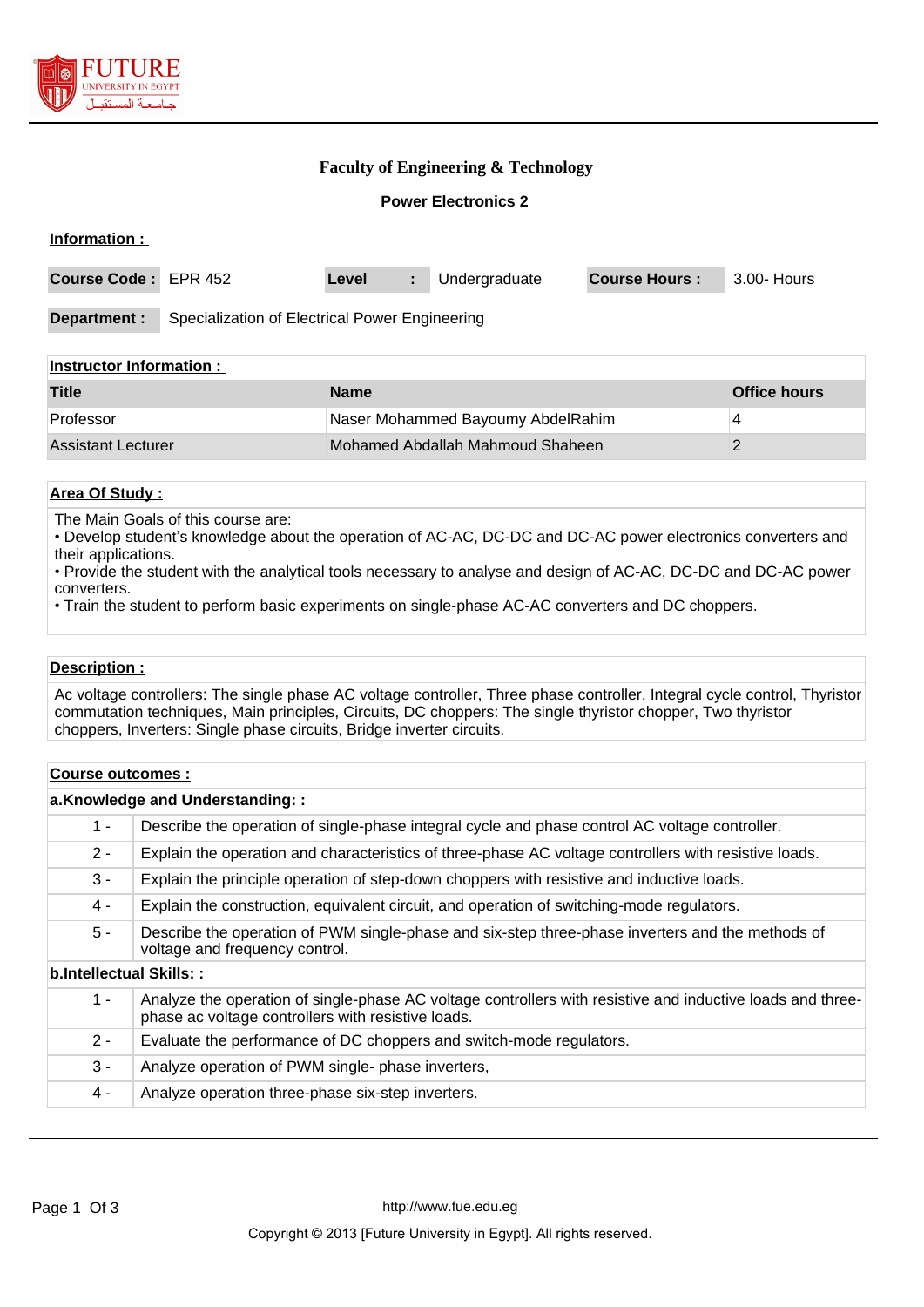

# **c.Professional and Practical Skills: :** 1 - Perform basic experiments on single-phase AC voltage controller. 2 - Perform basic experiments on DC choppers. **d.General and Transferable Skills: :** 1 - Work coherently and successfully in a team work. 2 - Work in stressful environment and within constraints. 3 - Effectively manage tasks, time, and resources.

## **Course Topic And Contents :**

| <b>Topic</b>                                                                                   | No. of hours Lecture |   | <b>Tutorial / Practical</b> |
|------------------------------------------------------------------------------------------------|----------------------|---|-----------------------------|
| Phase control of single-phase ac voltage controllers with resistive<br>and inductive loads.    | 14                   | 6 | 8                           |
| Three-phase ac voltage controller with resistive load.                                         | 8                    | 6 | 2                           |
| Single-phase AC voltage controllers: Principle of integral cycle<br>control and phase control. | 8                    | 6 | 2                           |
| Single-phase transformer tap changer and single-phase<br>cycloconverters.                      | 8                    | 6 | 2                           |
| <b>DC Choppers</b>                                                                             | 11                   | 6 | 5                           |
| Switched-mode regulators: Buck; Boost; Buck-Boost; and Cuk<br>regulators.                      | 8                    | 6 | 2                           |
| Single-phase PWM inverter: Half-bridge and full-bridge inverters.                              | 8                    | 6 | 2                           |
| Three-phase six-step inverter with resistive load.                                             | 5                    | 3 | $\overline{2}$              |
| Voltage and frequency control of single-phase inverter.                                        | 5                    | 3 | 2                           |

# **Teaching And Learning Methodologies :** Interactive lectures Experiential learning Self reading Report writing Problem Solving

| <b>Course Assessment:</b> |  |                                  |  |  |  |
|---------------------------|--|----------------------------------|--|--|--|
|                           |  | <b>Assess What</b>               |  |  |  |
| 40.00                     |  |                                  |  |  |  |
| 10.00                     |  |                                  |  |  |  |
| 15.00                     |  |                                  |  |  |  |
| 15.00                     |  |                                  |  |  |  |
| 10.00                     |  |                                  |  |  |  |
| 10.00                     |  |                                  |  |  |  |
|                           |  | <b>Relative weight % Week No</b> |  |  |  |